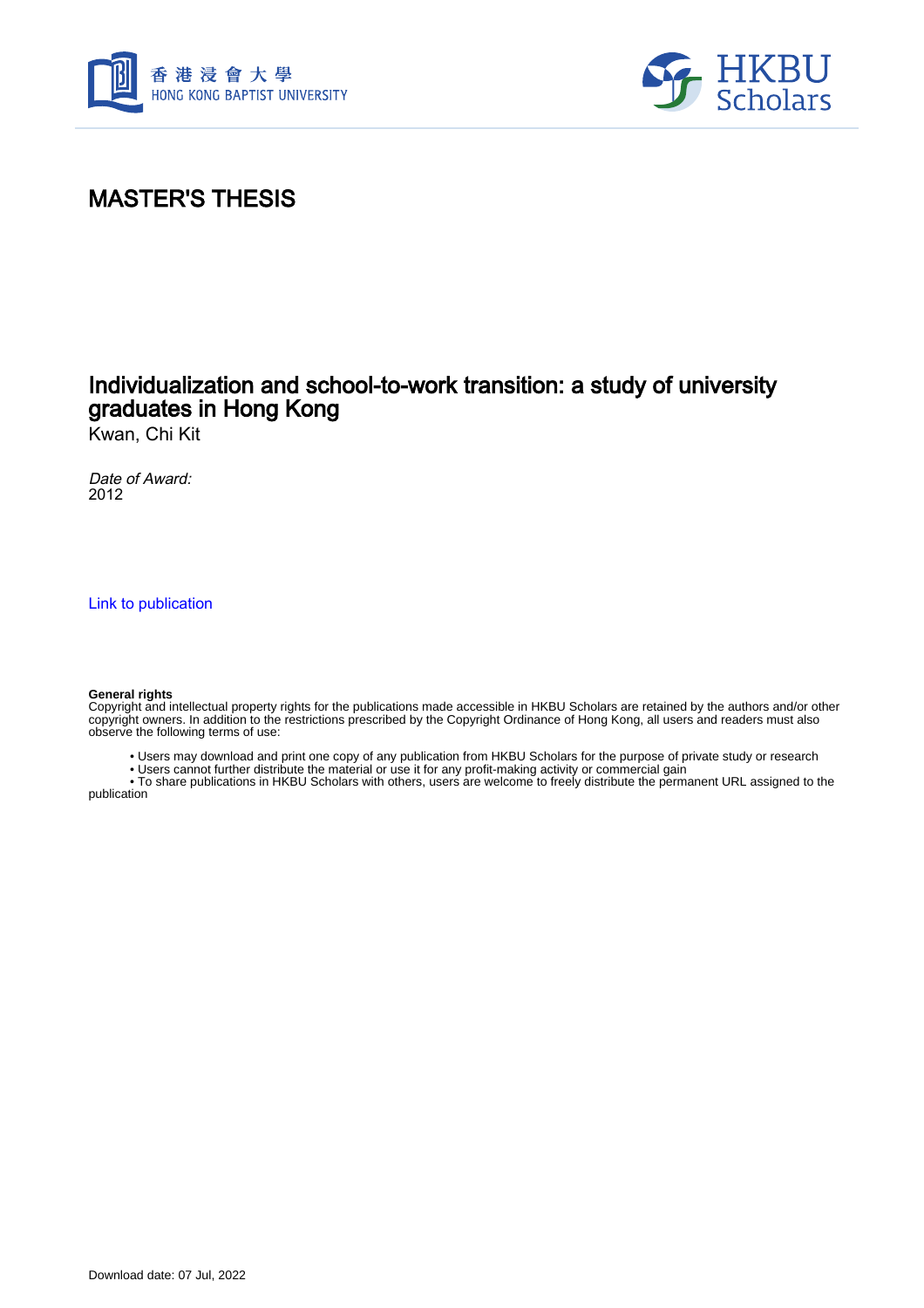## **Individualization and School-to-work Transition: A Study of University Graduates in Hong Kong**

**Kwan Chi Kit** 

**A thesis submitted in partial fulfilment of the requirements** 

**for the degree of** 

**Master of Philosophy** 

**Principal Supervisor: Dr. Lai, Gina Wan Foon** 

**Hong Kong Baptist University** 

**July 2012**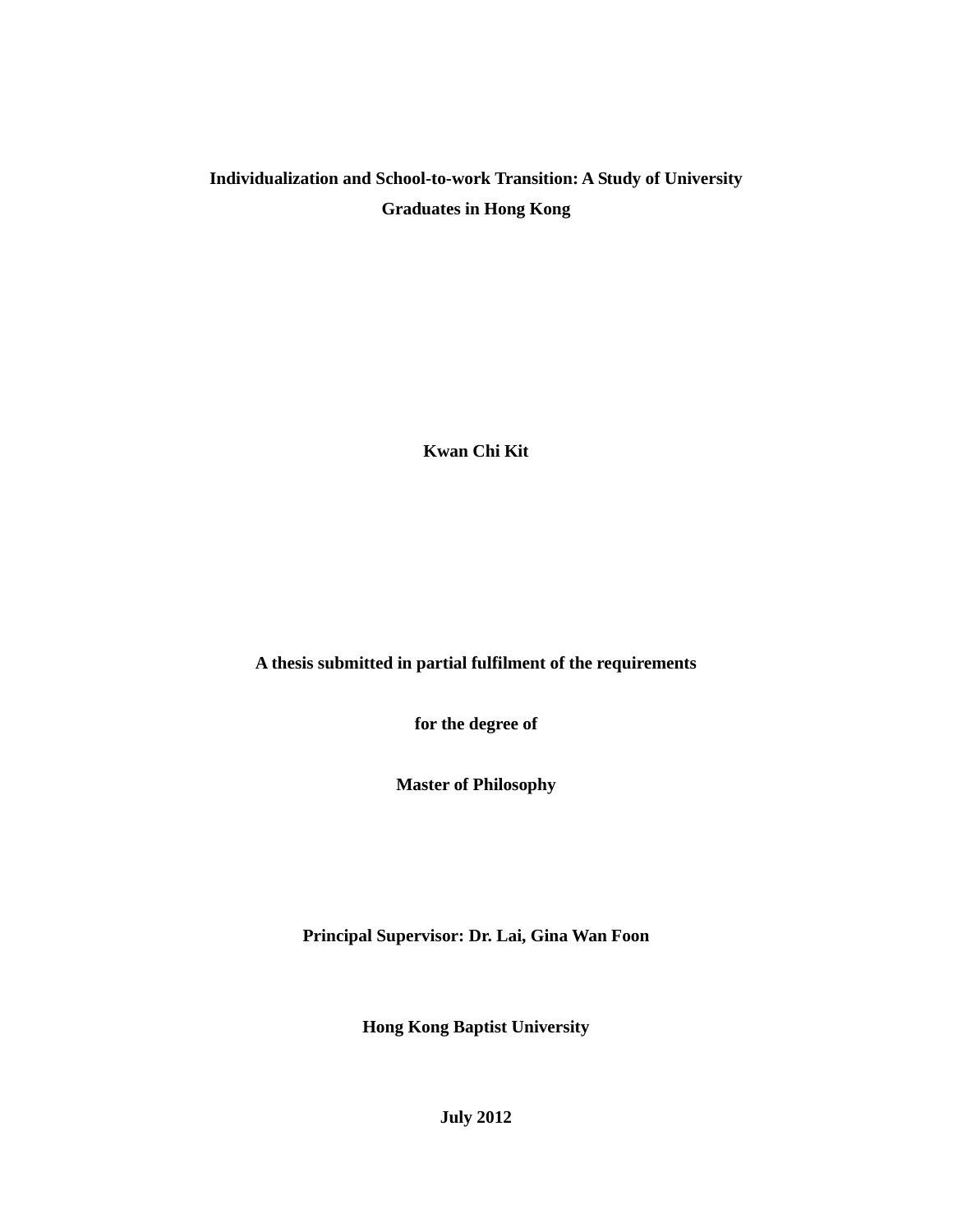### Abstract

This is a study on how university graduates in Hong Kong construct their school-to-work transition in response to the demands of an uncertain labor market. Based on the experiences of 17 young people who graduated in 2008, this study examines their coping strategies in their school-to-work transition. In light of the similarities between Hong Kong and European youth in dealing with uncertain employment prospects, this study seeks to examine the relevance of Ulrich Beck's individualization thesis to Hong Kong. It is found that young graduates are not only compelled to constantly seek new experiences and credentials to package themselves for job opportunities, but they also bear the risks of being penalized by employers in making inappropriate study and work decisions. In addition, this study also points out that family influence has not disappeared in the search for more satisfying employment. Young people from more economically secure families are still in a better position than their less well-off counterparts. However, it is noticed that the protection offered by the family of origin has decreased. Instead of structuring the life paths of individuals, the role of the family has become a means of risk absorption in cushioning them from setbacks in the labor market.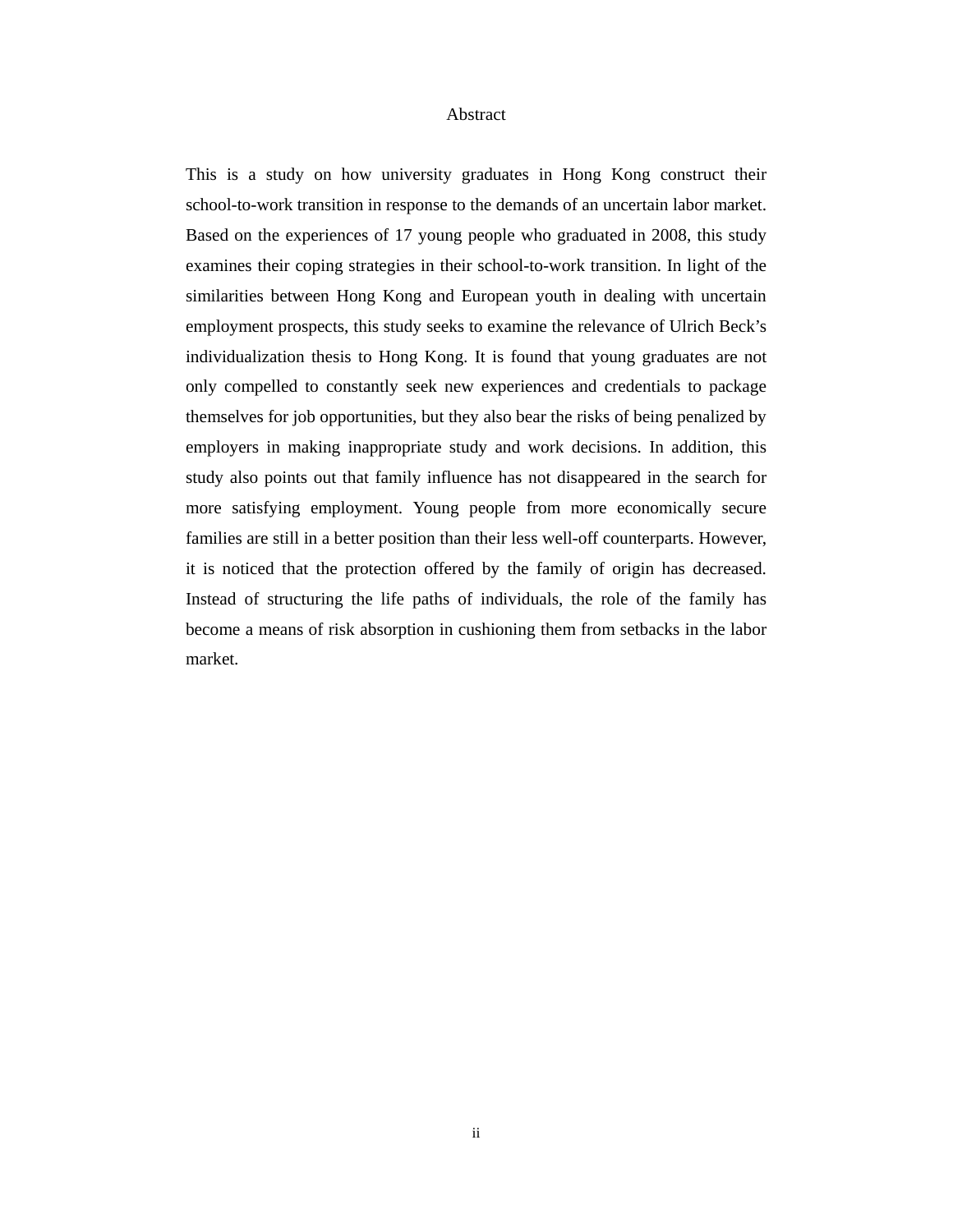| Chapter 2 Individualization and school-to-work transition: A literature          |  |  |  |  |
|----------------------------------------------------------------------------------|--|--|--|--|
|                                                                                  |  |  |  |  |
|                                                                                  |  |  |  |  |
| Transition from industrial to post-industrial society5<br>1.                     |  |  |  |  |
| 2.                                                                               |  |  |  |  |
| 3.                                                                               |  |  |  |  |
|                                                                                  |  |  |  |  |
| 1.                                                                               |  |  |  |  |
| 2.                                                                               |  |  |  |  |
|                                                                                  |  |  |  |  |
| D. Coping strategies of young job-seekers: personal capital for self packaging15 |  |  |  |  |
| Chapter 3 Uncertainties in school-to-work transition: The case of university     |  |  |  |  |
|                                                                                  |  |  |  |  |
| A. Shared belief of the "Hong Kong dream"- confidence in the linkage between     |  |  |  |  |
|                                                                                  |  |  |  |  |
| A secure linkage between school and work due to a shortage of<br>1.              |  |  |  |  |
|                                                                                  |  |  |  |  |
| 2.                                                                               |  |  |  |  |
| B. Shaking the "Hong Kong dream"- increased uncertainties in the link between    |  |  |  |  |
|                                                                                  |  |  |  |  |
|                                                                                  |  |  |  |  |
|                                                                                  |  |  |  |  |
|                                                                                  |  |  |  |  |
|                                                                                  |  |  |  |  |
| Chapter 5 Finding a way through labor market uncertainties32                     |  |  |  |  |
|                                                                                  |  |  |  |  |
| 1.                                                                               |  |  |  |  |
| 2.                                                                               |  |  |  |  |

### **Table of Content**